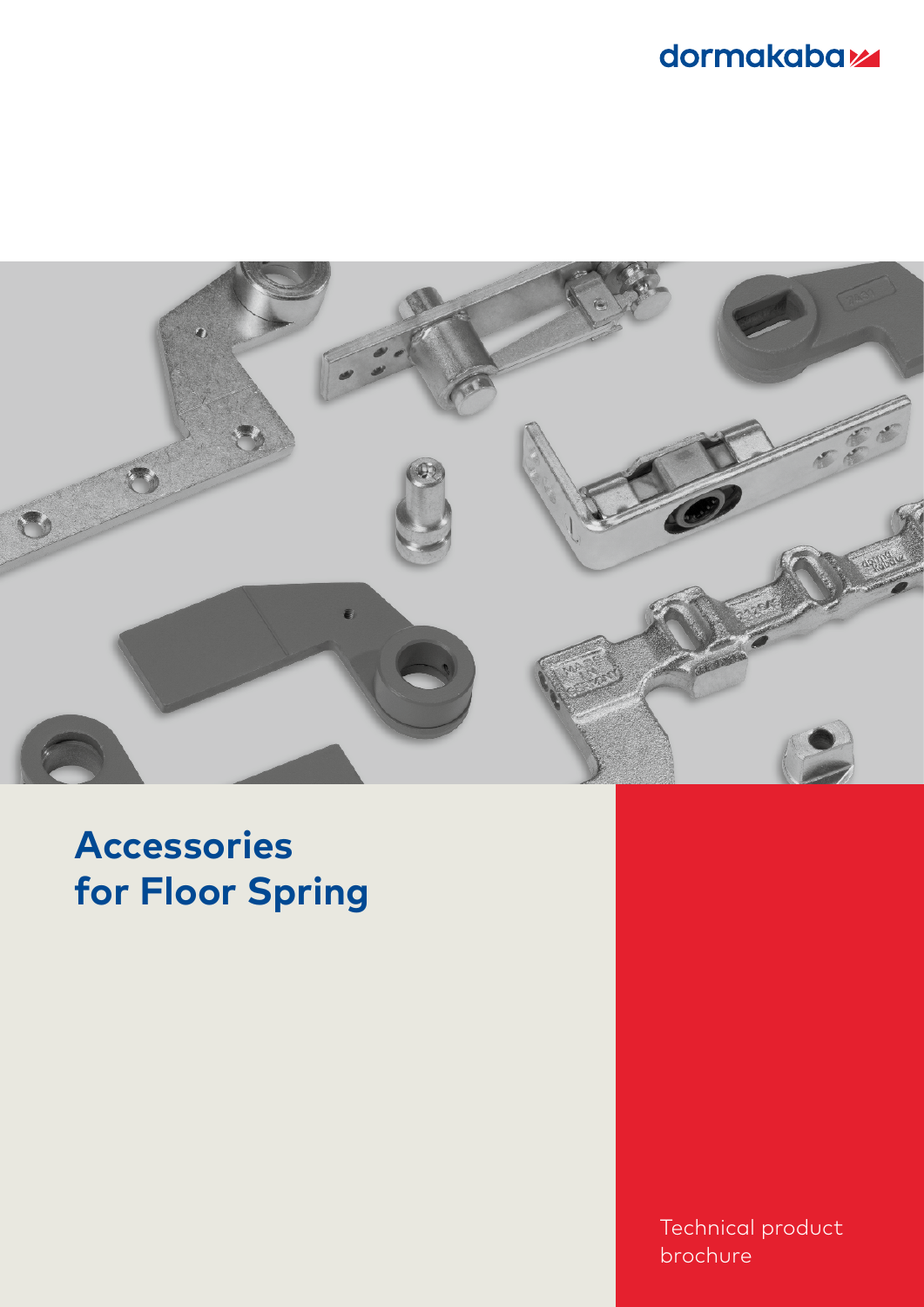### **For aluminium mechanical stop doors**

#### **Light-metal door levers**

- For flush-mounted single action doors of the various systems.
- Door width up to 1,200 mm, door weight up to 120 kg.
- For DIN-L and DIN-R doors.
- Simple installation no milling work required, just four holes.
- Easy mounting thanks to wedge connections.
- Robust and secure connection through lining plate and reinforcementbracket.
- Load-carrying, heavy-duty connection to the door closer flat axis through pressed-in steel insert.
- LM door hinge available through third party supplier.



Installation example: dormakaba LM door hinge, 36 mm, and dormakaba LM door lever with dormakaba BTS door closer (alternatively dormakaba door bearing).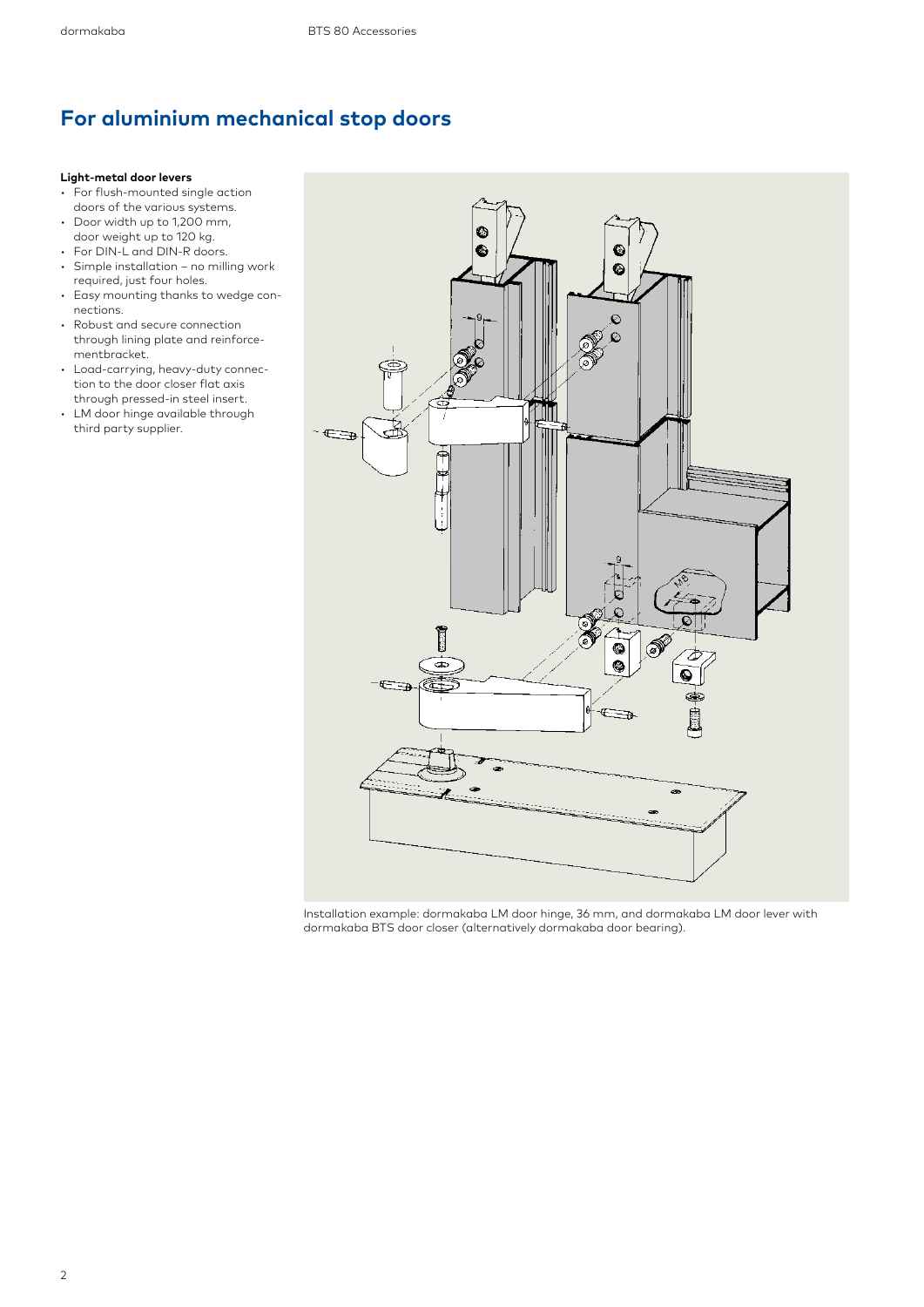#### **dormakaba LM door lever**

Item no. 7459 Silver-coloured (EV 1, Euras C-0)

Order no. 45010409 Special colours on request.

#### **dormakaba LM door lever**

Item no. 7459 B Silver-coloured (EV 1, Euras C-0) Order no. 45010482 Special colours on request.



#### **Built-in door levers**

Item no. 7456/1 Made of die-forged steel; adjustable to the different profile systems, for DIN-L and DIN-R doors. Order no. 45010006

#### **Cover caps**

See pages 4 and 5, item no. 7481 and 7482.

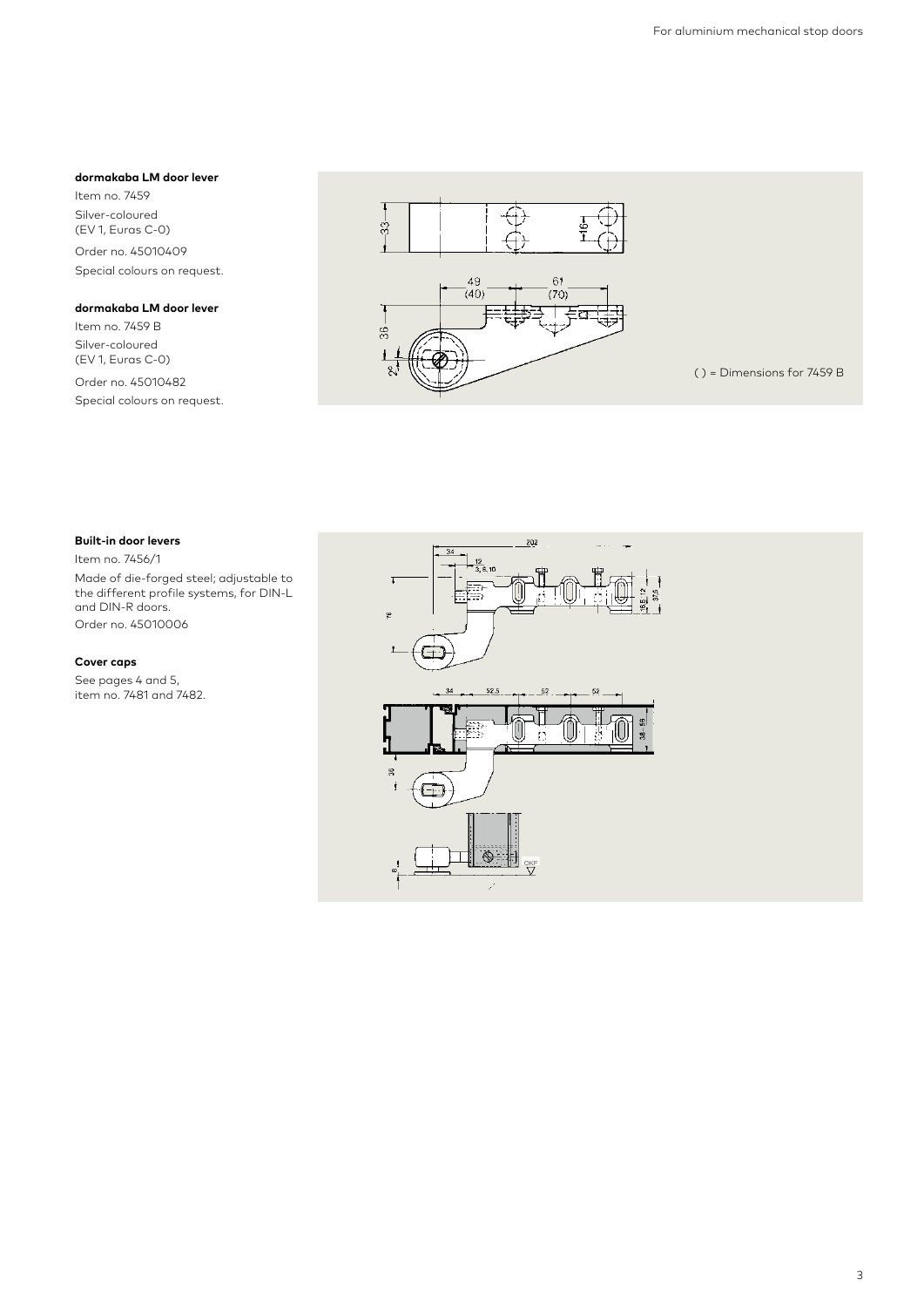## **For single-action timber doors (flush-closing)**

#### **Pivot hinge pair**

Item no. 7411 K/56 Made of galvanised steel; with eccentric bolts and eccentric plastic bushing to align the door after installation (± 2 mm adjustment); for DIN-L and DIN-R doors. Order no. 45300016





#### **Door levers**

Item no. 7411/56 Made of die-forged, galvanised steel. Order no. 45010003

#### **Cover disk for door lever**

Item no. 7432 Made of stainless steel. Order no. 1167100000



#### **Cover caps**

for pivot hinge pairs and door levers



**Version Order no. for cover caps**

|                                                  | for pivot hinge pairs, two-piece | for door levers, one-piece |            |  |
|--------------------------------------------------|----------------------------------|----------------------------|------------|--|
|                                                  |                                  | $DIN-L$ door               | DIN-R door |  |
| Gravity die-cast aluminium<br>Item no. 7483/7481 |                                  |                            |            |  |
| Suitable for anodizing                           | 45500301                         | 45055300                   | 45051300   |  |
| Silver-coloured (EV 1, Euras C-0)                | 45500401                         | 45055400                   | 45051400   |  |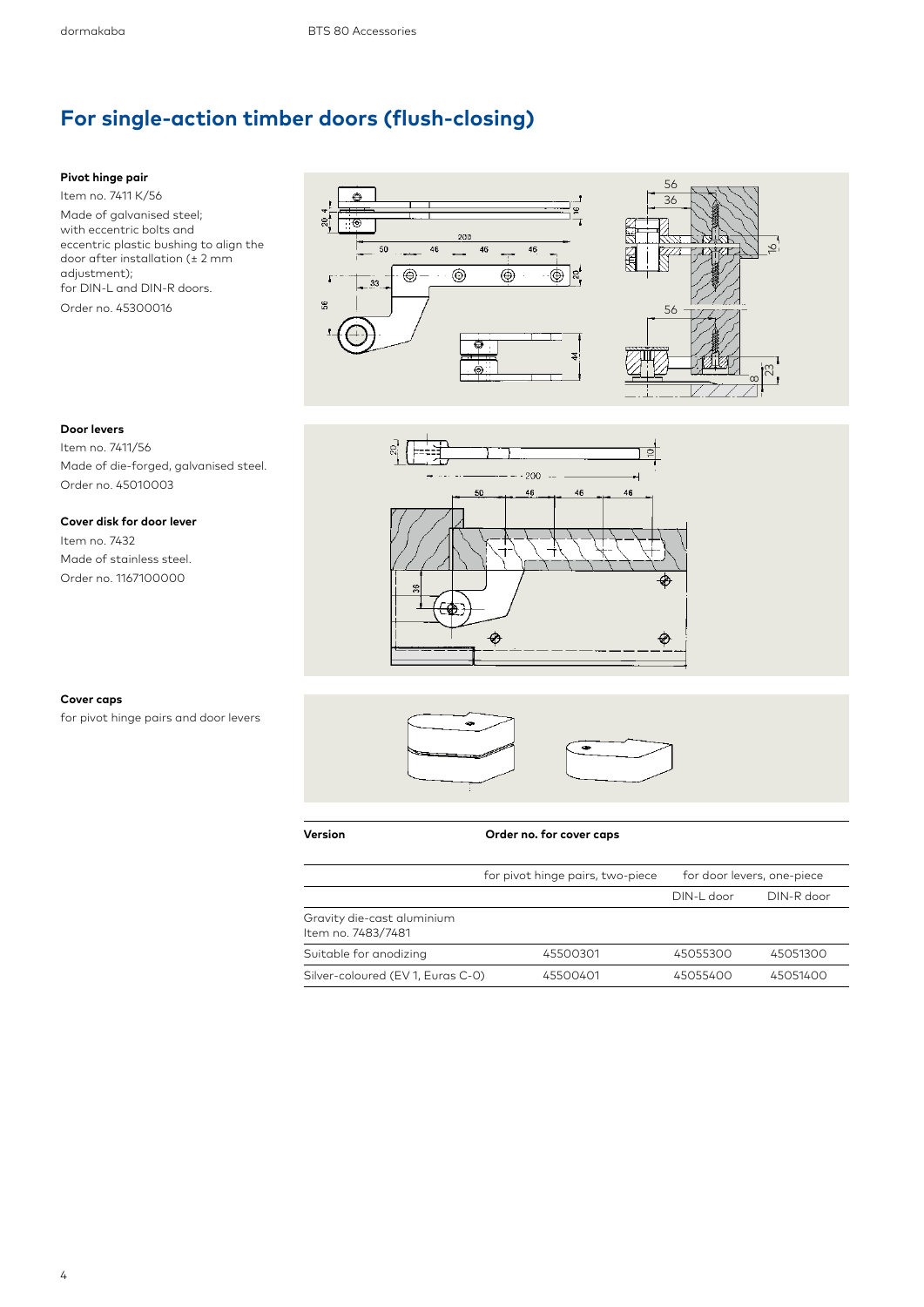## **For single-action timber doors (rebated)**

#### **Pivot hinge pair**

Item no. 7411 K/46 Made of galvanised steel; with eccentric bolts and eccentric plastic bushing to align the door after installation ( $\pm 2$  mm adjustment); DIN-L doors: Order no. 45305015 DIN-R doors: Order no. 45301015





#### **Door levers**

Item no. 7411/46 Made of die-forged, galvanised steel. Order no. 45010000

#### **Cover disk for door lever**

Item no. 7432 Made of stainless steel. Order no. 1167100000



#### **Cover caps**

for pivot hinge pairs and door levers



**Version Order no. for cover caps**

|                                                                                          | for pivot hinge pairs, two-piece |            | for door levers, one-piece |            |  |
|------------------------------------------------------------------------------------------|----------------------------------|------------|----------------------------|------------|--|
|                                                                                          | DIN-L door                       | DIN-R door | $DIN-L$ door               | DIN-R door |  |
| Gravity die-cast aluminium<br>Item no. 7484/7482<br>Silver-coloured<br>(EV 1, Euras C-0) | 45505400                         | 45501400   | 45055401                   | 45051401   |  |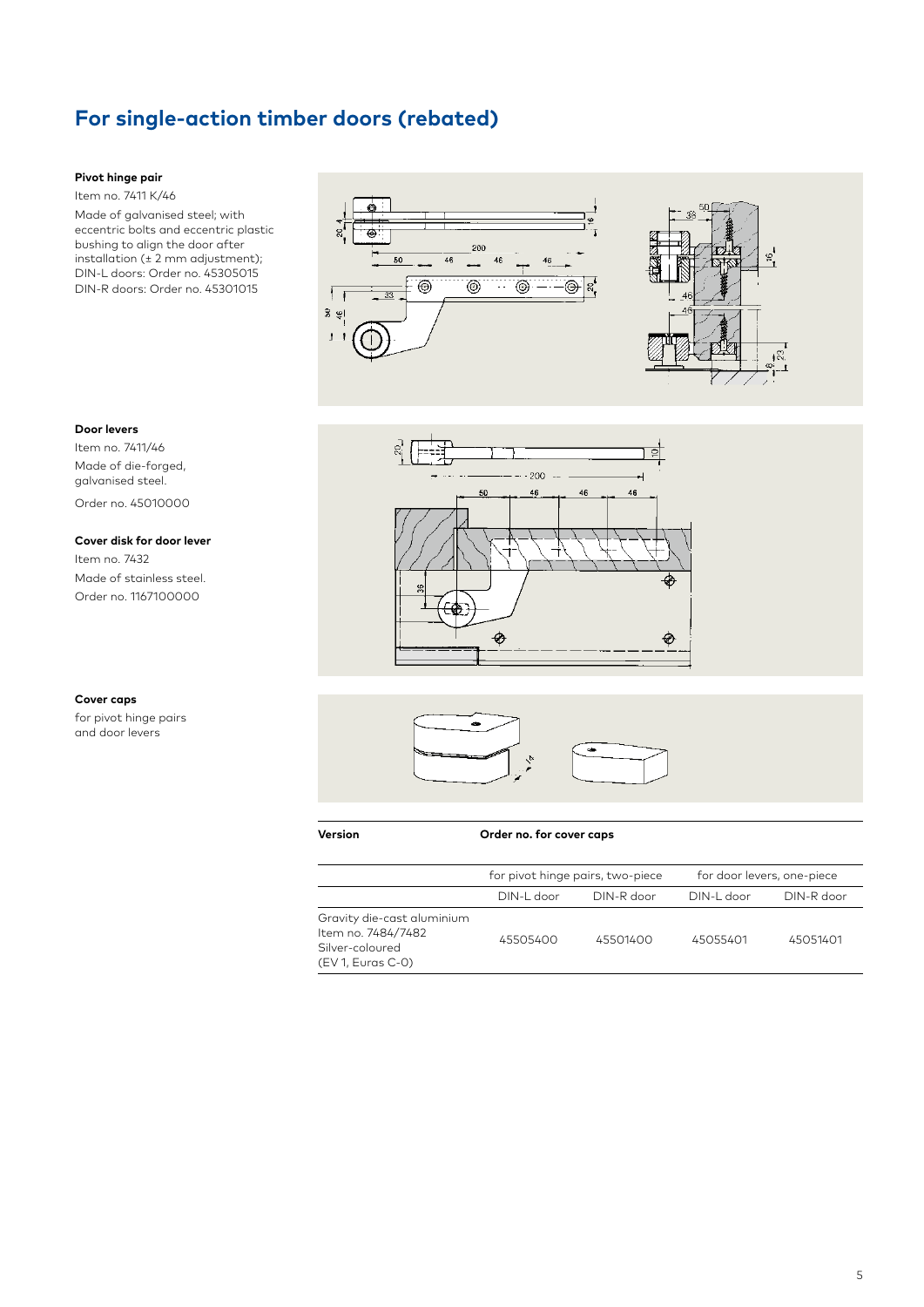## **For single-action steel doors**

#### **For welding**

### **Pivot hinge pair**

Item no. 7431 K Made of primed steel; with eccentric bolts and eccentric plastic bushing to align the door after installation (± 2 mm adjustment); for DIN-L and DIN-R doors.





### **Door levers**

Order no. 45300012

Item no. 7431 Made of die-forged, primed steel. Order no. 45010005

#### **Cover disk for door lever**

Item no. 7432 Made of stainless steel. Order no. 1167100000

#### **Cover caps**

See pages 4 and 5

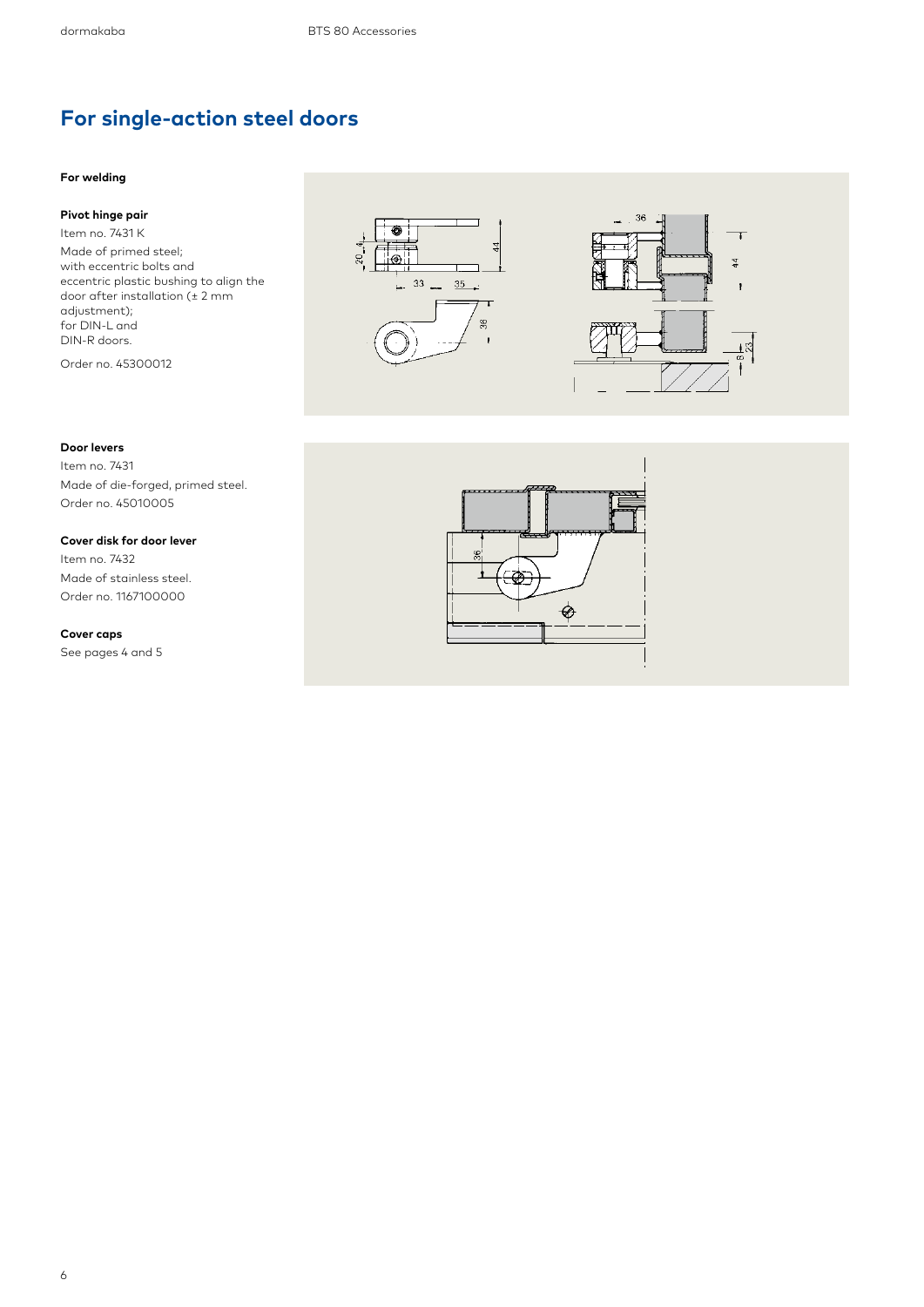### **For doors with load-bearing hinges**



**1**

**2**

**3**

**Rocker arm**Item no. 7451 N

Made of die-forged steel, including cover plate 7432. Order no. 45090070 Special version (flat) on request.

#### **Installation examples**

( )\* = Pivot point offset for flush doors



#### **Track rail** Item no. 7453 N

Made of light metal, anodised, silver-coloured (EV 1, Euras C-0). Order no. 45090053









#### **Max. opening angle, response angle for backcheck and hold-open angle**

|                                                                                    | Installa-<br>tion<br>example |     | Door thickness in mm |     |     |            |     |     |     |     |
|------------------------------------------------------------------------------------|------------------------------|-----|----------------------|-----|-----|------------|-----|-----|-----|-----|
|                                                                                    |                              |     | <b>Rebated door</b>  |     |     | Flush door |     |     |     |     |
|                                                                                    |                              |     | 39                   | 50  | 60  | 70         | 39  | 50  | 60  | 70  |
| Door opening* in °, max.                                                           | 1                            |     | 100                  |     |     |            | 100 |     |     |     |
| $\overline{2}$                                                                     |                              |     | 100                  |     |     | 100        |     |     |     |     |
|                                                                                    | 3                            |     | 125                  | 116 | 108 | 102        | 114 | 105 | 98  | 92  |
|                                                                                    | 4                            |     | 135                  | 137 | 140 | <b>140</b> | 132 | 135 | 135 | 120 |
| Hold open of the BTS 80 and<br>backcheck of the BTS 75<br>and the BTS 80 in ° from | 1                            |     | 78                   |     |     | 78         |     |     |     |     |
|                                                                                    | $\overline{2}$               |     | 85                   |     |     | 85         |     |     |     |     |
|                                                                                    | 3                            |     |                      |     | 60  |            |     |     | 60  |     |
|                                                                                    | 4                            |     |                      |     | 52  |            |     |     | 52  |     |
| Hold open of the BTS 75 in °<br>for adjustment in °                                | 1                            | 105 | 95                   |     |     | 100        |     |     |     |     |
|                                                                                    | $\overline{2}$               | 90  | 90                   |     |     | 90         |     |     |     |     |
|                                                                                    | 3                            | 105 | 83                   | 85  | 87  | 90         | 86  | 90  | 92  | 95  |
|                                                                                    |                              | 120 | 102                  | 105 | 107 | 112        | 108 | 111 | 115 | 120 |
|                                                                                    | 4                            | 105 | 73                   | 75  | 77  | 79         | 76  | 78  | 80  | 83  |
|                                                                                    |                              | 120 | 90                   | 93  | 95  | 98         | 95  | 100 | 102 | 105 |

\* Set the door buffer when the door is open to the max. Due to the different pivot points of the floor spring and the door axis, the backcheck function engages at an opening angle of less than 85°. Note the reduced closing force of the floor spring; make sure the hinges and door move smoothly. Detailed installation drawing on request.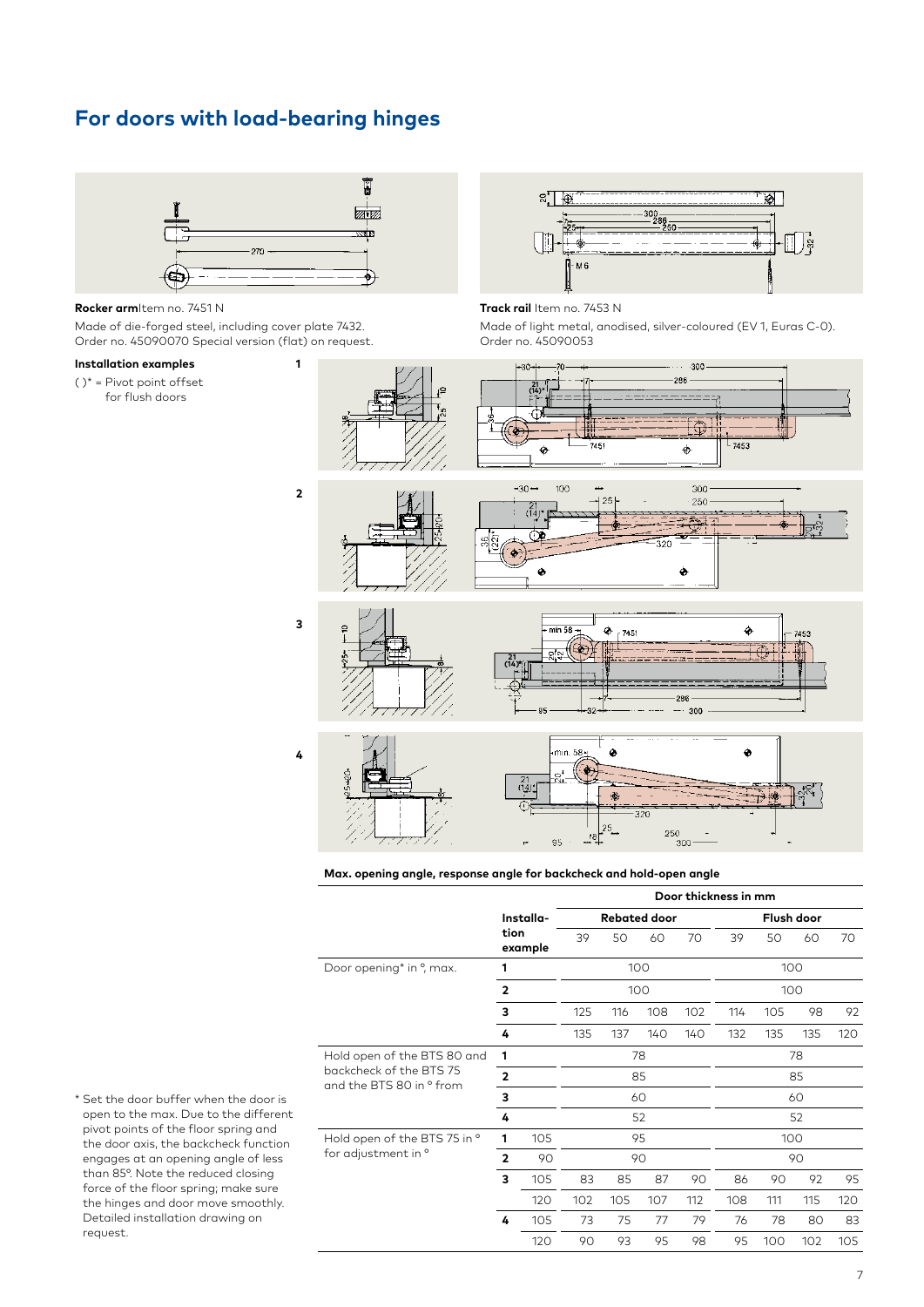### **For double-action steel, aluminium and timber doors**

#### **Adjustable pivot hinge (die-cast)**

consisting of an upper part with an adjustable bolt to bridge section dimensions up to a maximum of 20 mm and a lower part with needle bearing (8067 with plastic bearing). For bridging larger section dimensions, the pivot hinge is available with 10 mm extended bolts.



 $\frac{6}{15}$ /0 13\*

Ø 15

Upper part 8062/8067 Order no. 46020031

Cover plate 8064 Order no. 46020044

Lower part 8062 Order no. 46020033

Lower part 8067 Order no. 46020011

#### **Complete pivot hinge**

(upper and lower part) 8062 Order no. 46300003 8067 Order no. 46300005

Upper part 8066 Order no. 46020036 Upper part 7461\* Order no. 46020050

Cover plate 8064 Order no. 46020044

Lower part 8066 Order no. 46020047

Lower part 7461 A\* Order no. 46020048

Lower part 7463 B\* Order no. 46020049

**Complete pivot hinge**

(upper and lower part) 8066 Order no. 46300006

#### **Adjustable pivot hinge (steel)**

consisting of an upper part with an adjustable bolt to bridge section dimensions up to a maximum of 16 mm and a lower part with needle bearing.

For bridging larger section dimensions, the upper part of the pivot hinge is available with 10 mm extended bolts.



\* For lower parts 7461 A and 7463 B, upper part 7461 (bolt ø 13 mm) must be used.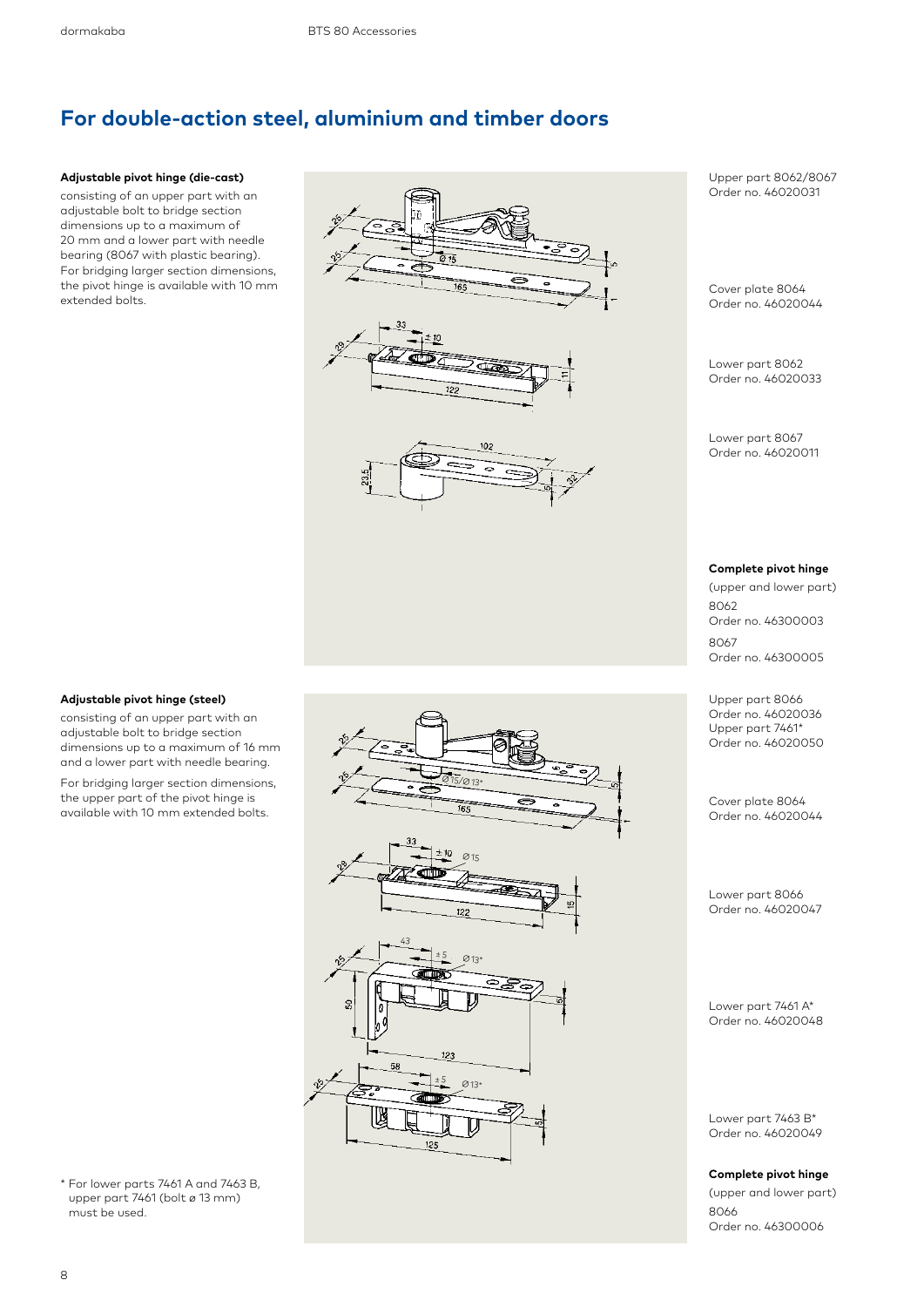#### **Installation examples**

#### **For aluminium doors** Pivot hinge 8062 **For timber doors** Pivot hinge 8066



#### **For aluminium doors** Pivot hinge 8067 **For steel doors** Pivot hinge 7461



#### **Door levers**

**Universal door lever** Item no. 7422



Made from die-forged, galvanised steel; can be adjusted to the various profile systems. Order no. 46010002

#### **Door lever** Item no. 8021



Made from galvanised steel; for door weights of up to 100 kg. Order no. 45010410





Made of die-forged, galvanised steel. Order no. 46010001







**Door levers 8021 Door levers 74211** with milling groove without milling groove **Door levers 7421**

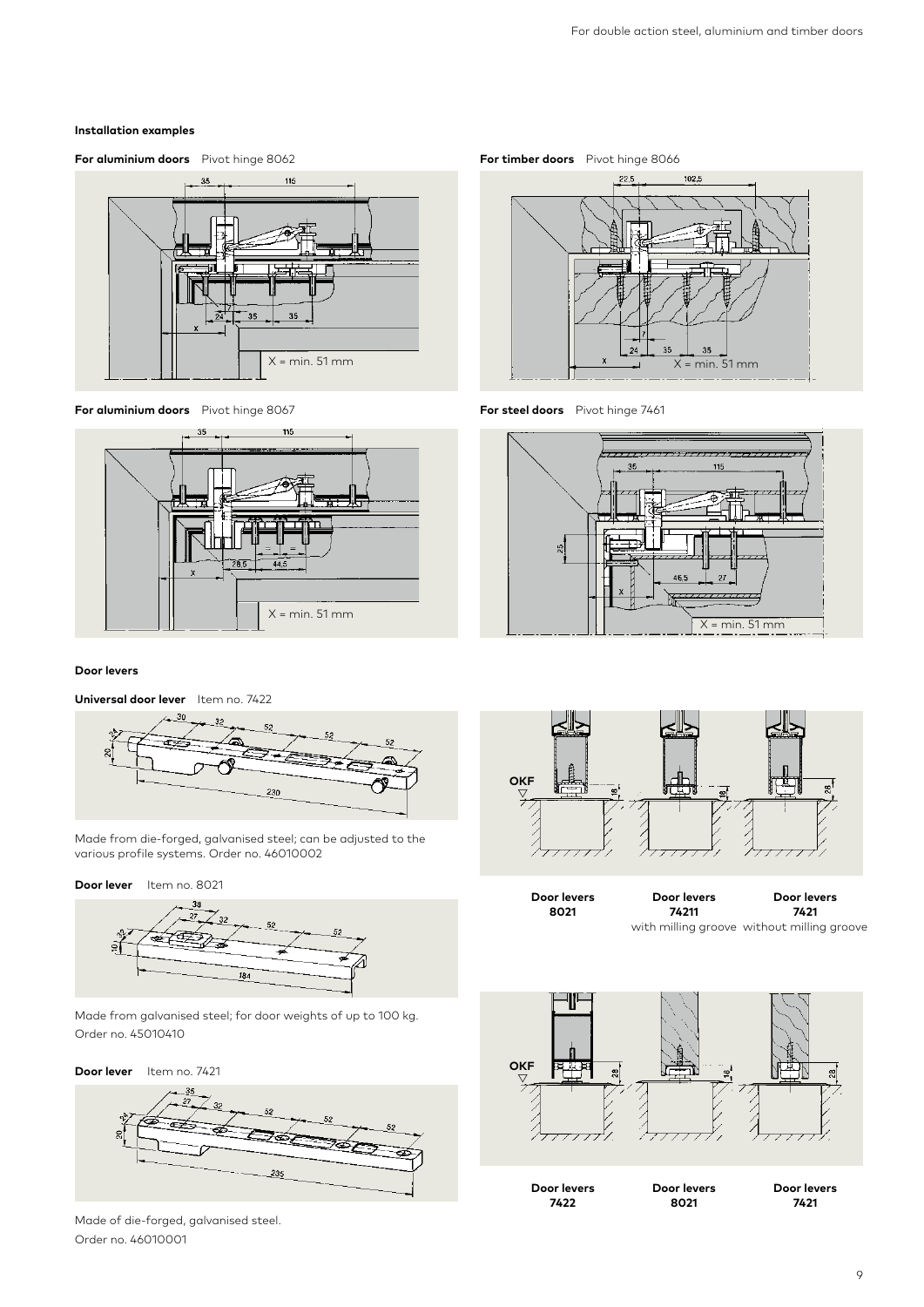### **Door bearing**

#### **Pivot bearing**

Item no. 7471 K With ball bearing, maximum load capacity 200 kg. Order no. 45070001

Item no. 7471 AX With angular ball bearing, maximum load capacity 300 kg. Order no. 45070002

#### **Cover plate**

Item. no. 7470 85 x 85 mm for 7471 K/AX Order no. 21262401140

Item no. 7475 AX With angular ball bearing, maximum load capacity 300 kg.

Order no. 45070003

Also available in stainless steel . Item no. 8560 GE. Order no. 65540059

#### **Weld-on bearing**

Item no. 7472 K With ball bearing, maximum load capacity 200 kg, and door lever 7431 (see page 6); can be repositioned to suit DIN-L and DIN-R doors. Order no. 45070011

68



#### **Weld-on hinge**

Item no. 7472 M

Usable as a middle and upper hinge; with eccentric bolts and eccentric plastic bushing to align the door after installation (± 2 mm adjustment); can be repositioned to suit DIN-L and DIN-R doors.

OKF

Order no. 45900008



#### **Weld-on bearing**

Item no. 7474 K With ball bearing, maximum load capacity 200 kg, and welded stiffening plate.

DIN-L doors: Order no. 45075007

DIN-R doors: Order no. 45071007

AX version on request







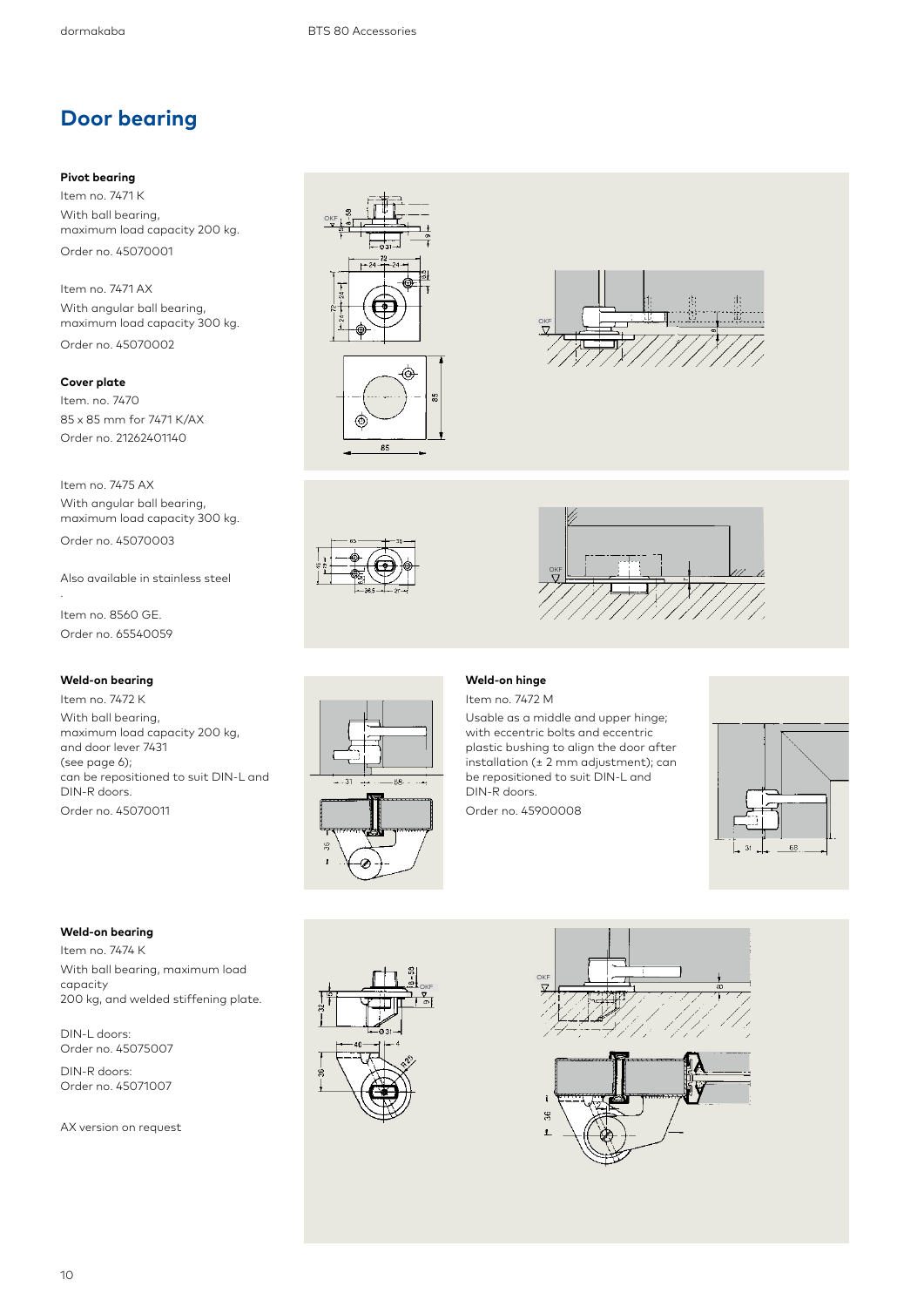#### **Screw-on bearing**

Item no. 7473 K With ball bearing, maximum load capacity 200 kg.

Suitable for timber, steel and aluminium doors.

DIN-L doors: Order no. 45075005

DIN-R doors: Order no. 45071005





Item no. 7476 AX With angular ball bearing, maximum load capacity 300 kg.

Order no. 45070012

#### **Spindles, galvanised, for dormakaba BTS floor springs**

| Length in mm | Order no. |
|--------------|-----------|
| Standard     | 45200401  |
| + 50         | 45200402  |
| + 7.5        | 45200403  |
| $+10.0$      | 45200404  |
| $+12.5$      | 45200419  |
| $+15.0$      | 45200405  |
| $+20.0$      | 45200406  |
| $+250$       | 45200407  |
| + 28 0       | 45200414  |
| + 30 0       | 45200408  |
| + 35 0       | 45200409  |
| + 40 0       | 45200410  |
| + 45 0       | 45200411  |
| $+500$       | 45200412  |
|              |           |

#### **Special designs on request**

e.g. flat edge offset 3°, square and spindles for nondormakaba accessories.





Calculation of the required axle extension = **X** – floor clearance (normally 8 mm) For double checking: Collar height **Z** – 3 mm = axle extension



|                       | Order no. |
|-----------------------|-----------|
| Sealing compound 2300 |           |
| 0.5 <sub>kq</sub>     | 45090086  |
|                       |           |

### **Cement boxes for floor**

| springs         |            |
|-----------------|------------|
| BTS 80          | 45090056   |
| <b>BTS 75 V</b> | 45090054   |
| <b>BTS 84</b>   | 1418700000 |
|                 |            |